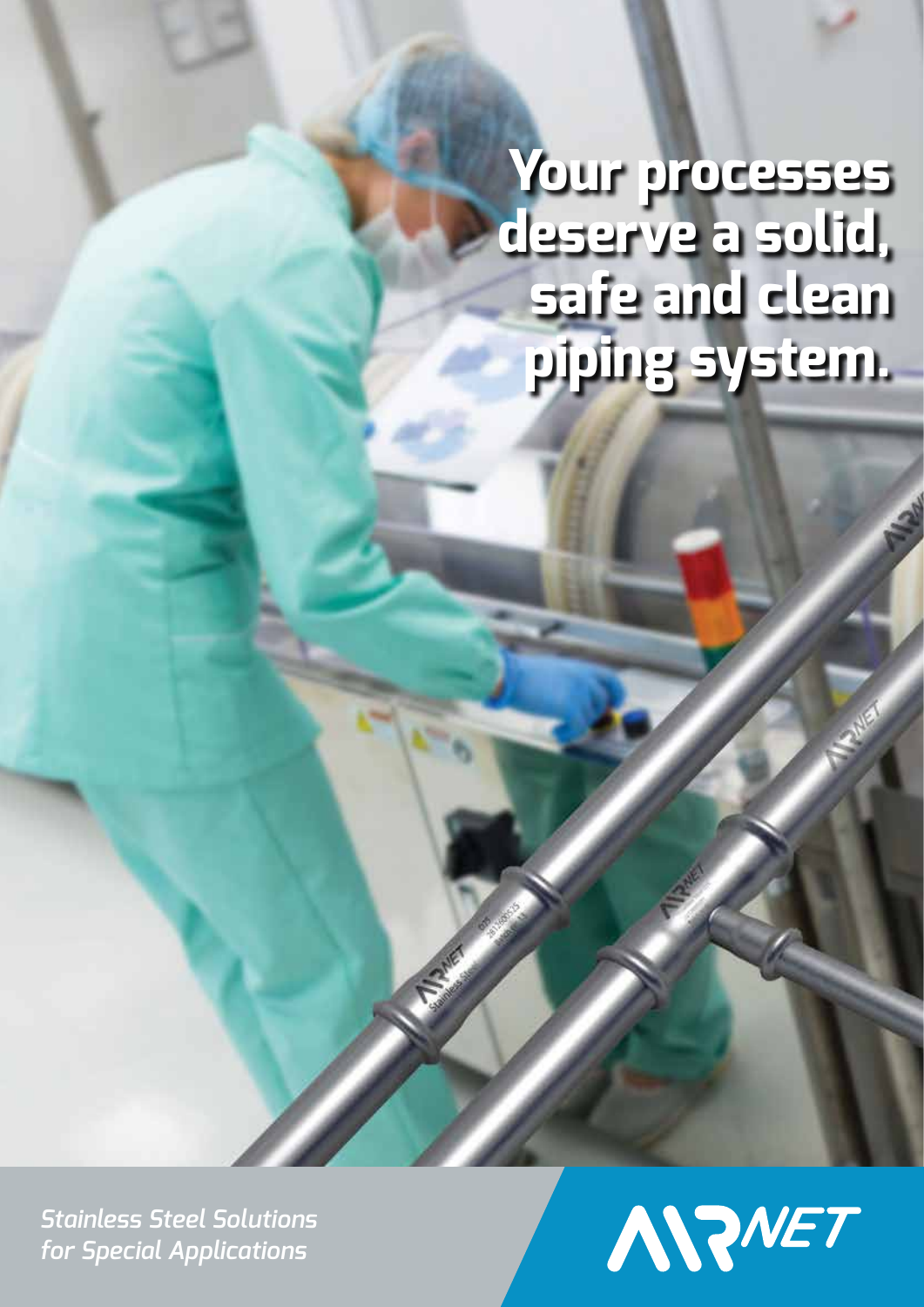# Safe, solid and clean **from start to finish.**

In certain industries, material selection crucially contributes to the final quality of the end product. It may even have a direct impact on Health, Safety and Environment Regulations. As compressed air or vacuum are used for a variety of applications (sometimes including direct contact with the end product), the choice for the safest solution is decisive.

The preference for oil free compressed air systems is clearly understandable, but the selection of a piping system to ensure 100% oil free air delivery from the generation to the point of use is as important.

Therefore, AIRnet now introduces its brand new stainless steel piping system. Keeping in mind the stringent requirements of different industries, AIRnet Stainless Steel ensures 100% compliance with the highest quality standards.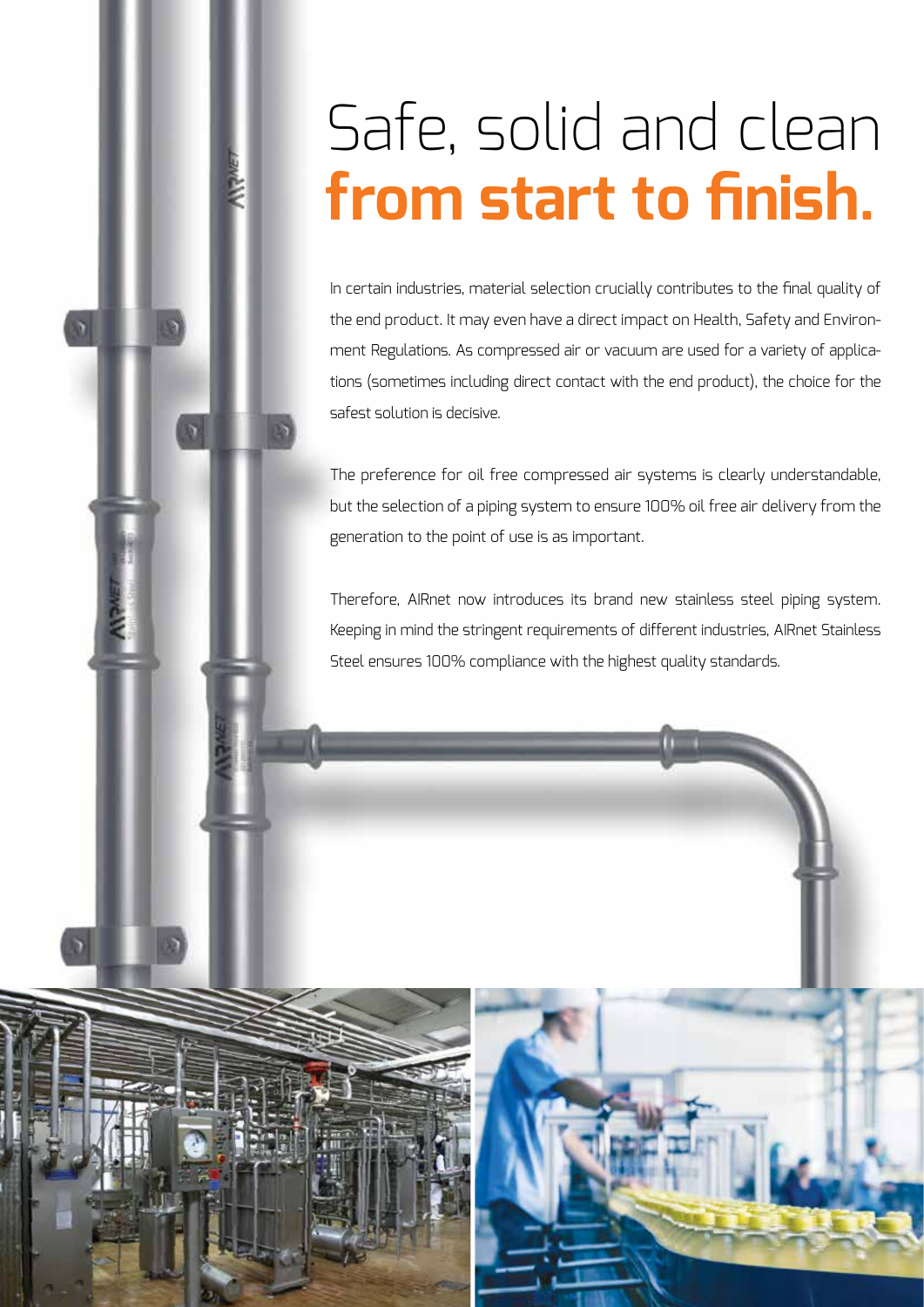## **connection**

The press connection is made by inserting the pipe into the fitting with reference to the marked insertion depth. The connection is created by pressing, using an approved press tool. We use a patented sealing ring with a lenticular profile which fits the press crimp groove.

#### **The advantages:**

- 20% enlargement of the sealing surface area with a security seal ring minimizes the risk of accidents
- Eliminates the risk of sealing ring being pressed out or damaged
- The fit between the sealing ring and the groove makes the pipes insertion easier.

# key **features**

- No corrosion, leak resistant and 10 year guarantee
- Press fit system ensures fast installation with minimal tools
- No welding, no threading: just push & press
- Silicone free system
- FKM Seal (approved by all international regulating bodies for Pharma, F&B)
- Can be used for clean room applications (316 L)
- Considerable savings on the labor cost



### a complete **product range**